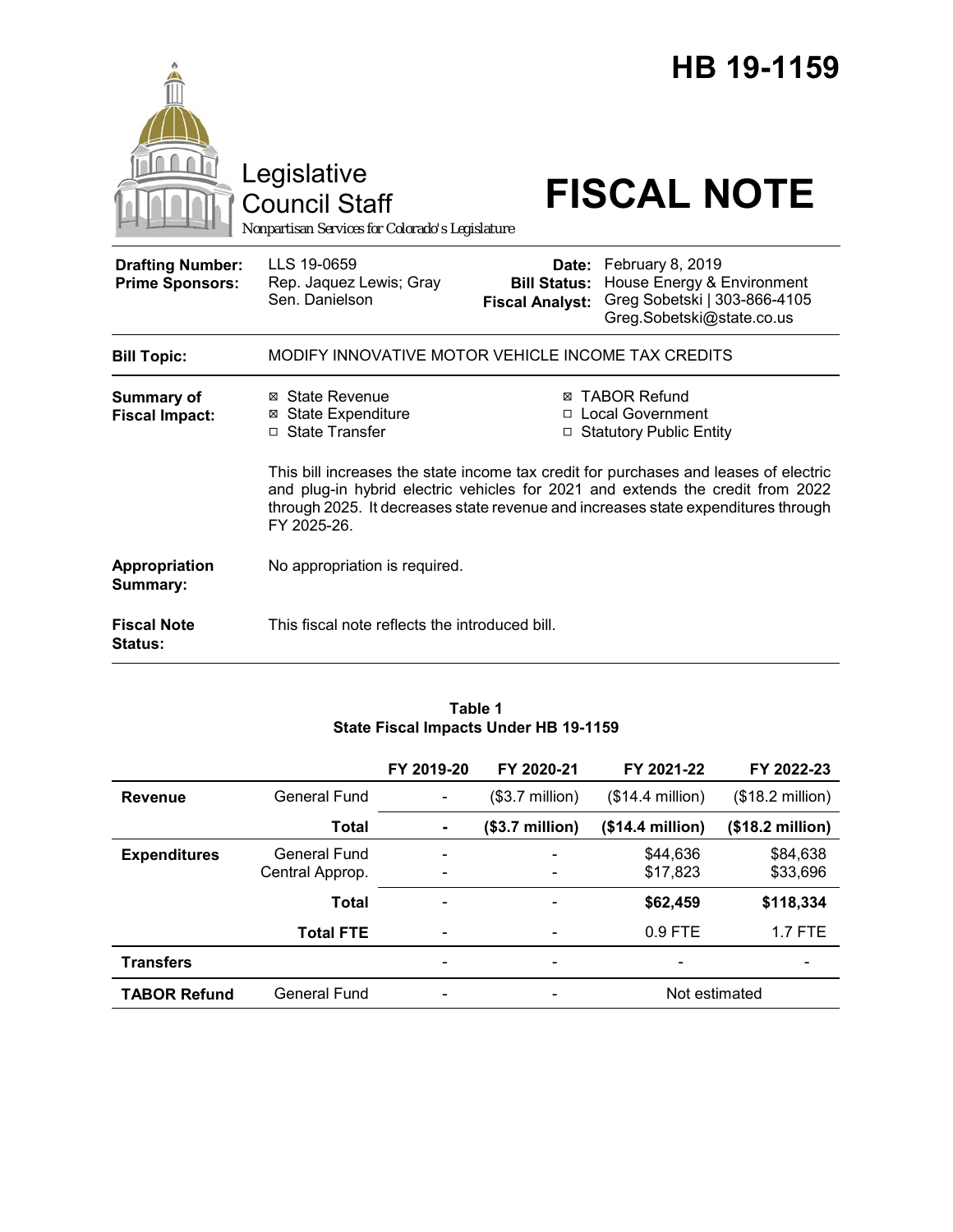# **Summary of Legislation**

The state allows a refundable, transferable income tax credit for purchasers and lessees of innovative passenger vehicles and trucks, including for example vehicles powered by electricity, natural gas, and hydrogen. Under current law, the amount of credit available for each purchaser or lessee is scheduled to be reduced in 2020, further reduced in 2021, and unavailable beginning in 2022. This bill modifies the income tax credit for electric and plug-in hybrid electric passenger vehicles and trucks only by increasing the amount of the tax credit available in 2021 and extending the credit for tax years 2022 through 2025.

Table 2 presents the value of the tax credit by tax year for purchases of each electric and plug-in hybrid electric vehicle under current law and HB 19-1159. Table 3 presents the same information for leased vehicles.

| <b>Tax Year</b>                                               | 2021                 | 2022     | 2023     | 2024     | 2025     |
|---------------------------------------------------------------|----------------------|----------|----------|----------|----------|
| <b>Passenger Vehicles</b><br><b>Current Law</b><br>HB 19-1159 | \$2,500<br>\$4,000   | \$4,000  | \$2,500  | \$2,500  | \$2,500  |
| <b>Light Duty Trucks</b><br><b>Current Law</b><br>HB 19-1159  | \$3,500<br>\$5,500   | \$5,500  | \$3,500  | \$3,500  | \$3,500  |
| <b>Medium Duty Trucks</b><br><b>Current Law</b><br>HB 19-1159 | \$5,000<br>\$8,000   | \$8,000  | \$5,000  | \$5,000  | \$5,000  |
| <b>Heavy Duty Trucks</b><br><b>Current Law</b><br>HB 19-1159  | \$10,000<br>\$16,000 | \$16,000 | \$10,000 | \$10,000 | \$10,000 |

#### **Table 2 Tax Credits for Purchases of Electric and Plug-In Hybrid Electric Vehicles under Current Law and HB 19-1159**

#### **Table 3 Tax Credits for Leases of Electric and Plug-In Hybrid Electric Vehicles under Current Law and HB 19-1159**

| <b>Tax Year</b>                                               | 2021               | 2022    | 2023    | 2024    | 2025    |
|---------------------------------------------------------------|--------------------|---------|---------|---------|---------|
| <b>Passenger Vehicles</b><br><b>Current Law</b><br>HB 19-1159 | \$1,500<br>\$2,000 | \$2,000 | \$1,500 | \$1,500 | \$1,500 |
| <b>Light Duty Trucks</b><br><b>Current Law</b><br>HB 19-1159  | \$1,750<br>\$2,750 | \$2,750 | \$1,750 | \$1,750 | \$1,750 |
| <b>Medium Duty Trucks</b><br>Current Law<br>HB 19-1159        | \$2,500<br>\$4,000 | \$4,000 | \$2,500 | \$2,500 | \$2,500 |
| <b>Heavy Duty Trucks</b><br><b>Current Law</b><br>HB 19-1159  | \$5,000<br>\$8,000 | \$8,000 | \$5,000 | \$5,000 | \$5,000 |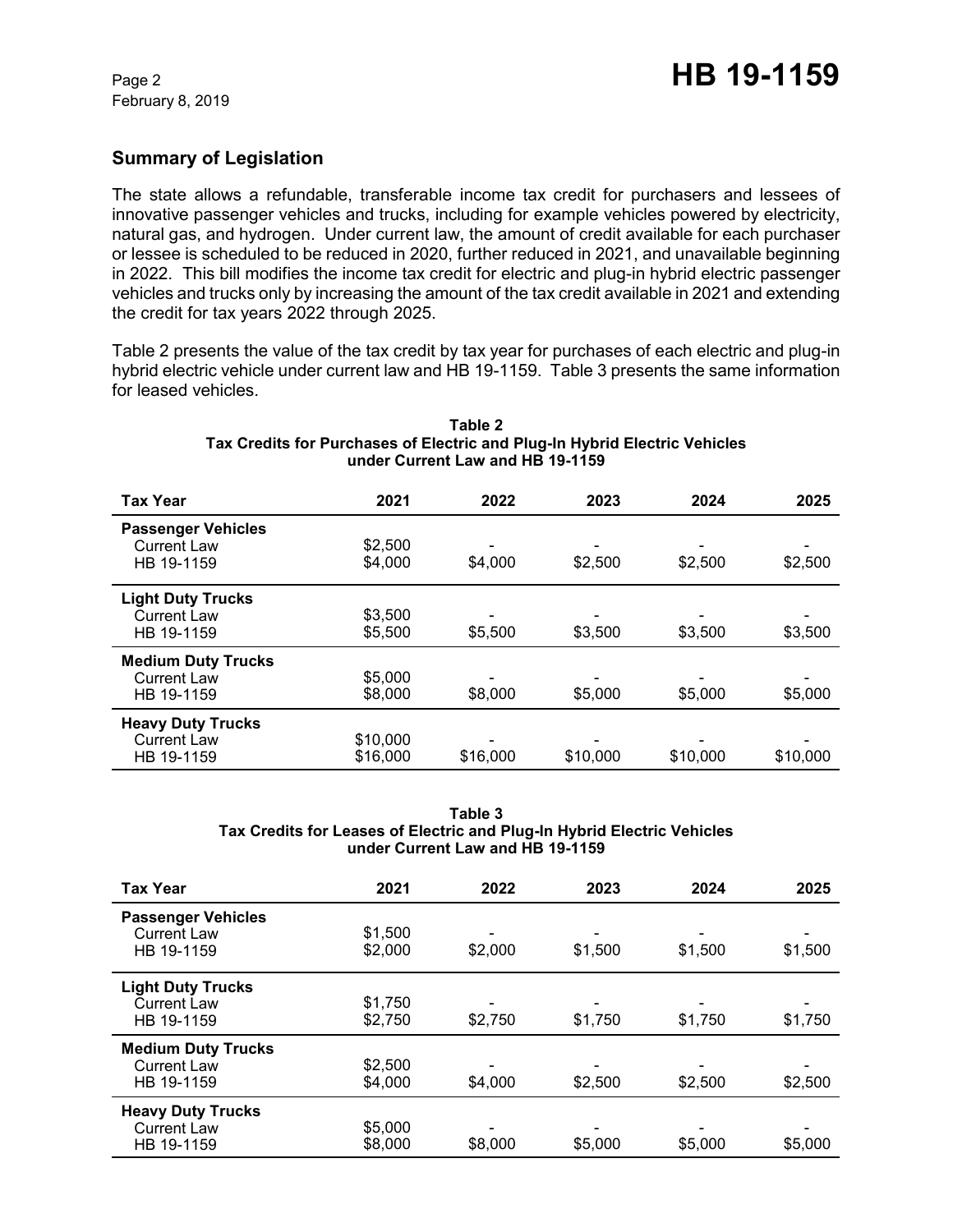## **State Revenue**

The bill is expected to decrease General Fund revenue for FY 2020-21 through FY 2025-26 by the amounts shown in Table 4. The estimate for FY 2020-21 reflects a half-year impact for the increased credit made available in tax year 2021. The estimate for FY 2021-22 reflects a half-year impact for the increased credit in tax year 2021 and a half-year impact for the extended tax credit in tax year 2022. The estimate for FY 2025-26 reflects a half-year impact for the extended tax credit in tax year 2025. Estimates for the other years reflect full-year impacts of the extended credit. The bill reduces income tax revenue, which is subject to TABOR.

#### **Table 4 Revenue Impacts of the Tax Credit for Purchased and Leased Electric and Plug-in Hybrid Electric Vehicles under Current Law and HB 19-1159**

|                                  | FY 2020-21                             | FY 2021-22                                                                          | FY 2022-23 | FY 2023-24                                                                    | FY 2024-25               | FY 2025-26            |
|----------------------------------|----------------------------------------|-------------------------------------------------------------------------------------|------------|-------------------------------------------------------------------------------|--------------------------|-----------------------|
| <b>Current Law</b><br>HB 19-1159 | $($14.9$ million)<br>$(S18.5$ million) | (\$6.1 million)<br>$(S20.5$ million)                                                |            | $($18.2 \text{ million})$ $($15.6 \text{ million})$ $($17.3 \text{ million})$ | $\overline{\phantom{0}}$ | -<br>$(S9.1$ million) |
| Revenue<br>Impact                |                                        | (\$3.7 million) (\$14.4 million) (\$18.2 million) (\$15.6 million) (\$17.3 million) |            |                                                                               |                          | (\$9.1 million)       |

**Assumptions.** Under current law, electric and plug-in hybrid electric vehicles are estimated to account for 85 percent of the 3,064 credits allowed for tax year 2016 based on national vehicle sale statistics reported by the U.S. Department of Energy. Based on historical trends reported by the Department of Revenue, the number of qualifying purchases and leases is assumed to grow 10.5 percent annually through 2025. Within the number of qualifying purchases and leases, the shares of passenger vehicles and trucks of each weight class are assumed to remain constant. Current law credits are expected to average \$2,840 in tax year 2021. Credits claimed under the bill are expected to average \$4,544 in tax years 2021 and 2022, and \$2,840 in tax years 2023 through 2025.

To the extent that electric and plug-in hybrid electric vehicle sales grow more or less quickly than in prior years, the decrease in General Fund revenue will be greater than or less than estimated.

## **State Expenditures**

The bill increases General Fund expenditures for the Department of Revenue by \$62,459 and 0.9 FTE in FY 2021-22 and \$118,334 and 1.7 FTE in FY 2022-23 and subsequent years. Expenditures are expected to continue through FY 2025-26. These costs are summarized in Table 5 and explained below.